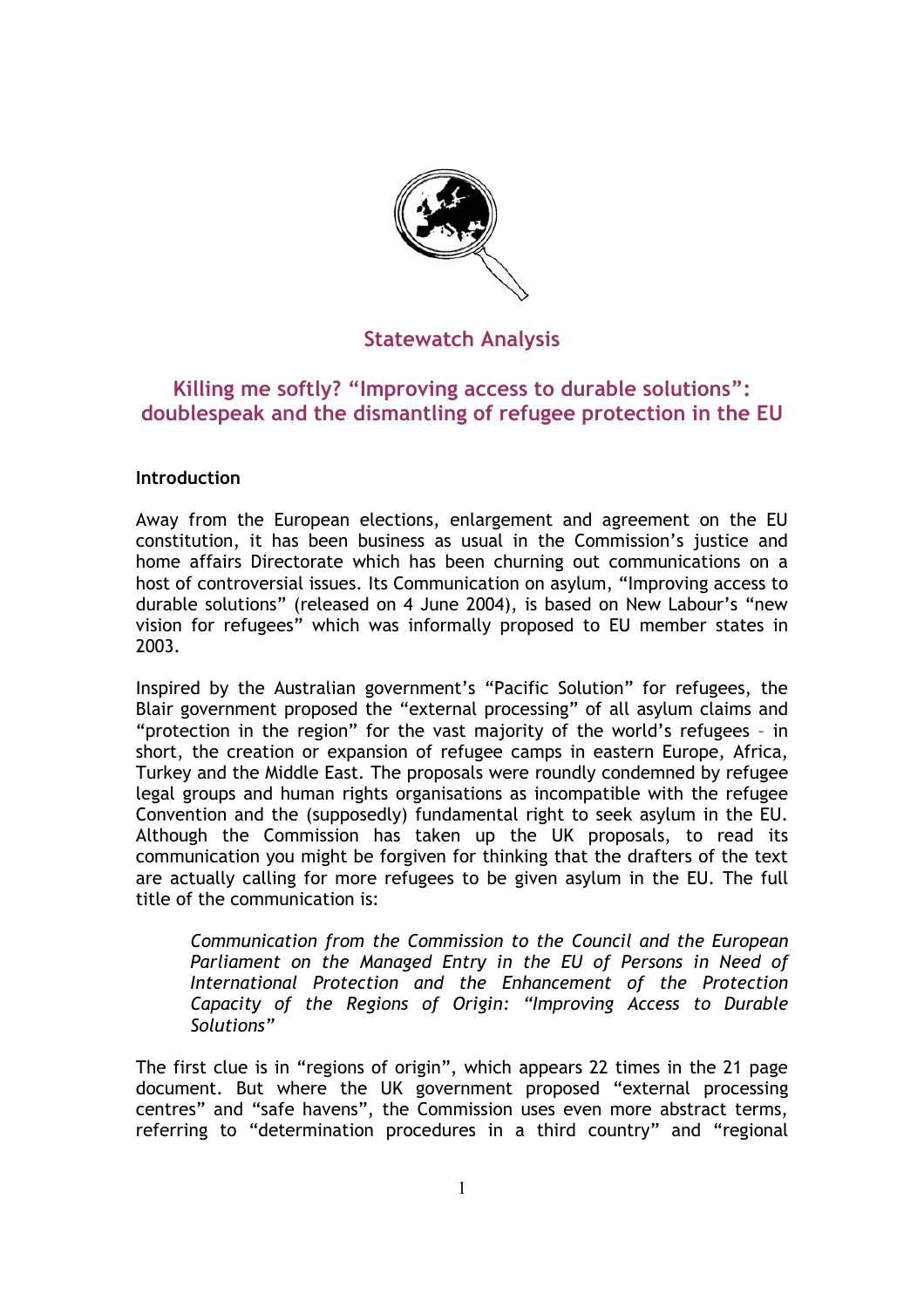protection programmes". The Commission proposals also build on the so-called "Convention Plus" initiative from the UNHCR (United Nations High Commission on Refugees) whose endorsement of the UK proposals subject to a few provisos has surprised and angered refugee groups in equal measure.

## **The justification: "access to the asylum procedure"**

The backbone of the Commission's argument is that most refugees around the world are unable to access the "international protection regime" without recourse to "human traffickers", undermining that regime. At the same time, continuing falls in the number of approved asylum applications indicate that the system is being abused by "economic migrants". There is a need, therefore,

### *to reform the international protection regime to make it more accessible, better managed and first and foremost more equitable*

What the Commission is actually proposing is that those who wish to seek asylum in an EU member state should make their applications, at as yet unspecified locations, as close to their country of origin as possible. This is consistent with earlier EU immigration and asylum policy in that refugees can not lawfully enter the EU in order to claim asylum (they must be in possession of visa even though it is logically impossible for them to obtain one). It also reflects a particularly unpleasant principle long advocated by officials in EU policy-making circles: that "intercontinental movements are seldom necessary for protection" – a phrase coined during the 'Trevi' period (the *ad hoc*  intergovernmental cooperation that led to the creation of the EU's Third Pillar on justice and home affairs).

The logic of the Commission's argument on access to the asylum procedure is highly selective. It ignores the fact that by failing to provide a right of admission for refugees, EU policy has contributed significantly to the expansion of the "human trafficking" industry. It also ignores the factor which is driving down the number of asylum applications that are approved by EU states: ever more restrictive rules and procedures (which are likely to become more restrictive still under EU law and the draft asylum procedures Directive in particular). There is no mention either of the increasing number of successful appeals in cases that are refused – at present in the UK over twenty per cent of initial refusals are overturned on appeal (this in turn raises questions about the quality of first instance decisions).

The Commission has even ruled out proposals to improve access to the asylum procedure recommended by a feasibility study it commissioned and advocated by the UNHCR. "Protected entry procedures" allow refugees to submit their asylum applications at embassies or diplomatic representations in third countries. If the application is accepted (or subject to a positive preliminary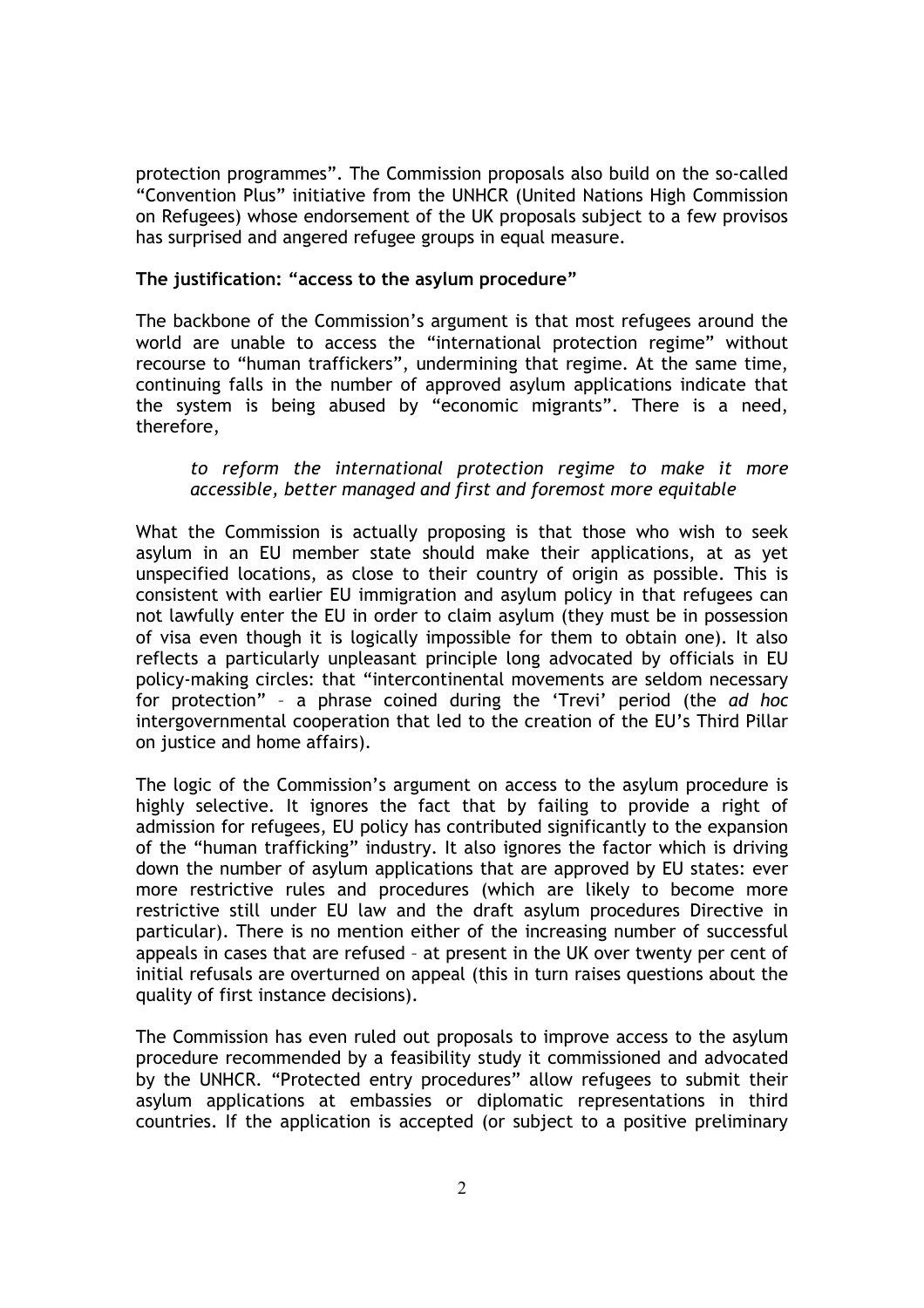decision) the host state issues an entry permit. Five of the EU member states already have PEPs: Austria, France, the Netherlands, Spain and the UK (Denmark abolished its PEP scheme in 2002). The 296 page feasibility study on PEPs by the *Danish Human Rights Centre*, produced in 2002, recommended the use of PEPs to complement existing territorial asylum systems. While the Commission still intends to process asylum applications outside the EU, it cites a lack of "perspective and confidence among the member states" as its reason for not suggesting "an EU [PEP] mechanism as a self standing policy proposal".

### **Processing asylum applications outside the EU**

Like the UK, the Commission proposes processing "requests for protection" (by which it means asylum applicants) in the region of origin. But the Commission offers no further explanation as to how this will work in practice. The UK government proposed mandatory external processing for *all* applicants – even those who first applied on the territory of a member state – in UNHCR administered facilities outside the EU. Asylum-seekers would be entitled to six months temporary protection while their asylum applications were being processed. Legal opinion suggests that removing asylum-seekers from the EU before determination of their claims would obviously breach the Geneva and European human rights Conventions. The Commission is at pains to stress that external processing would be "complementary" and "without prejudice" to the proper treatment of individual requests for asylum expressed by spontaneous arrivals in the EU.

Looking at the UK and UNHCR proposals, however, the principle of external processing seems to be *designed as an alternative* to "spontaneous arrivals" by refugees. The UNHCR, which has hitherto opposed to the designation of "safe third countries", proposes that this principle should be the basis for "special EU-based mechanism" to:

*target caseloads of asylum seekers that are composed primarily of economic migrants and to reinforce returns of persons not in need of international protection* 

Under the UNHCR proposals, all asylum seekers from "designated countries of origin" would be "immediately transferred" to "closed reception facilities" where their claims would be determined by a "consortium of national asylum officers and second instance decision-makers, who would determine international protection needs… in a single procedure that follows international standards". The UNHCR, like the UK, suggests that:

*The centres could be located within one or possibly more States close to the external borders of the EU, probably of the enlarged EU of 2004.*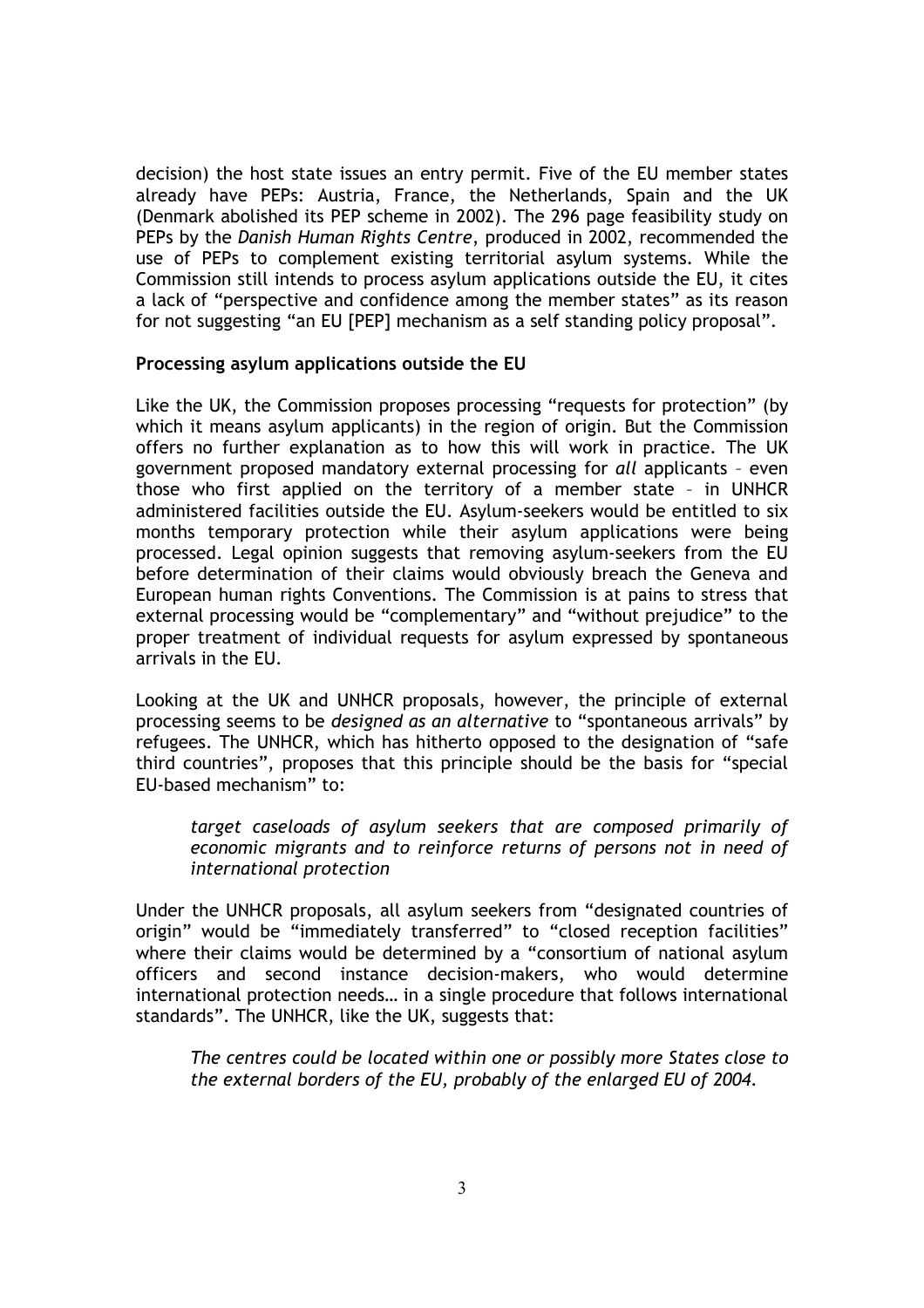The issue that worries refugee groups and others in civil society is that once external processing procedures in third countries are established, they will become the *preferred*, and in time the *only* mechanism for refugees to seek asylum in Europe.

## **EU "regional protection programmes": "safe havens" in disguise**

Following new Labour's "new vision for refugees", the Commission proposes "protection in the region", another principle endorsed by the UNHCR. This is based on the controversial argument cited in the introduction: that there is no need for refugees from the Third World to come to Europe when they could just as easily seek protection in neighbouring countries or elsewhere in the region. The UK Home Office had suggested that successful development policies would mean that in future there would be "no need to flee", but the Commission appears to have concluded that in the absence of a credible development policy, this argument does not hold sway. So instead it proposes financial and managerial assistance to states in refugees' regions of origin to help them become "robust providers of effective protection". What this means is funding immigration controls and asylum systems in third countries on the basis of EU *minimum* standards. A country will then be seen to offer "effective protection" for refugees, and safe for return, if it meets five "benchmarks":

*(a) life and liberty are not threatened on account of race, religion, nationality, membership of a particular social group or political opinion;* 

*(b) the principle of non-refoulement in accordance with the Geneva Convention is respected;* 

*(c) the right to freedom from torture and cruel, inhuman or degrading treatment is respected as well as the prohibition of removal to such treatment;* 

*(d) the possibility exists to request refugee status and, if found to be a refugee, to receive protection in accordance with the Geneva Convention;* 

*(e) the possibility exists to live a safe and dignified life taking into consideration the relevant socio-economic conditions prevailing in the host country.* 

"Principles" and "possibilities" are all very well on paper, but potentially meaningless in practice. Many states around the world claim to respect minimum human rights standards and do offer the *possibility* of refugee protection, but the reality on the ground maybe very different. EU member states were satisfied last year, for example, that Afghanistan was safe for the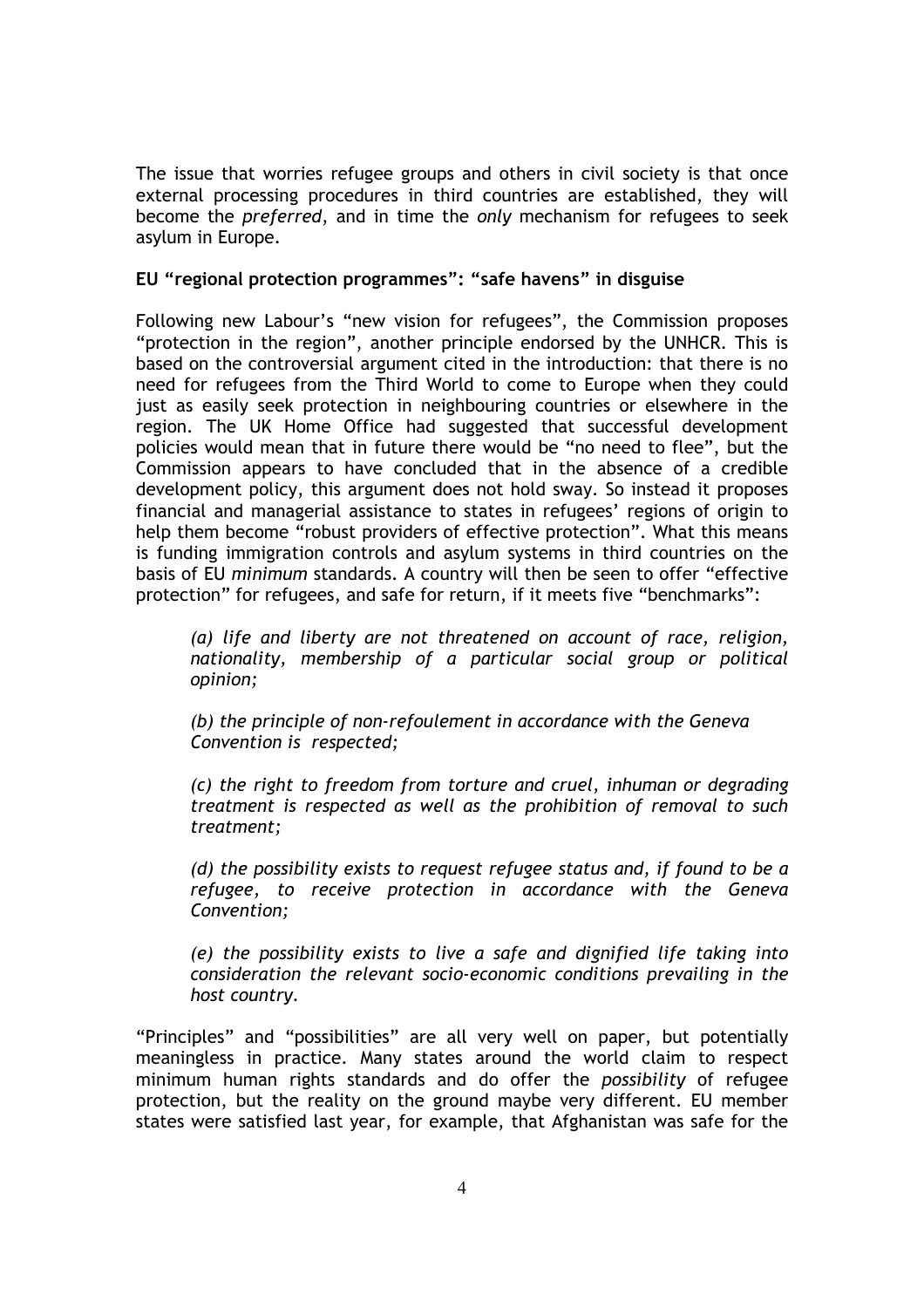return of refugees despite reports to the contrary from NGOs on the ground, ongoing military action and serious questions over public safety. Does the EU simply intend to designate zones or countries in Africa, the Middle East, the Americas and Asia as offering "effective protection"? The Communication is silent on this issue, though this was the main objective of the UK proposals for the creation of "safe havens".

The UNHCR at least proposes "Development Assistance for Refugees" (direct payments to displaced people to enable their local integration) and "substantial financial and material investment" in host countries. The Commission, however, refers only to existing EU development programmes and the recently agreed "AENEAS" programme (on providing financial and technical assistance from the EU to third states for the purposes of migration management).

### **EU "Resettlement" programmes: "cherry-picking" refugees**

Though "protection in the region" is the preferred outcome of external processing, the EU will continue to take in some refugees. But where the UNHCR proposes that "persons found to be in need of international protection would be distributed fairly amongst Member States"; the Commission proposes an "ad hoc", "flexible" EU resettlement programme. With its "safe havens" scheme, the UK government had proposed that "resettlement cannot be a right" and the definition of refugee should be "at its narrowest". The Commission is less explicit, though does drop several hints as to who might benefit from "resettlement":

*There are two issues to be considered in deciding whether or not a person is suitable for resettlement under a possible EU scheme. Do they qualify for international protection? Are they part of the target group deemed suitable for selection?[…]* 

*The setting up of tailor made integration programmes for specific categories of refugees would also be much more easily devised, if a country knew in advance who was arriving on its territory to stay. Resettling and allowing physical access to the territory of the EU of persons whose identity and history has been screened in advance would also be preferable from a security perspective* 

Apparently, the Commission believes that stable personal histories and risk profiling, should supplement (a restrictive interpretation of) the Geneva Convention's principle of protection for *all* fleeing persecution or oppressive regimes. Moreover, what, exactly, does the Commission mean by "specific categories of refugees"? Ethnic groups, specific nationalities, men, women, children; or perhaps workers with certain skill-sets? Any kind of discrimination or "cherry-picking" of refugees is incompatible with the refugee Convention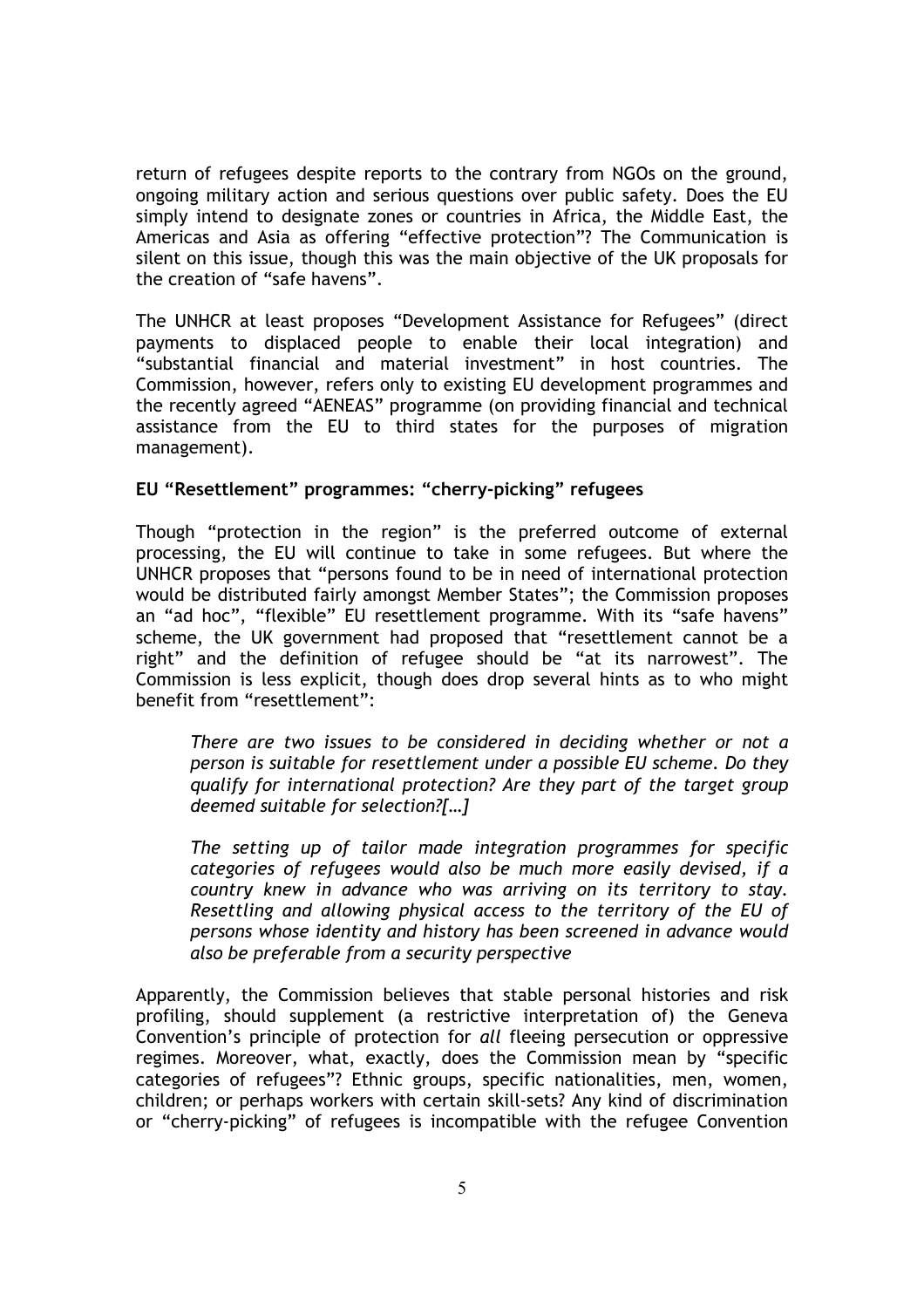(not to say the principle of non-discrimination!) and, if based on ethnicity, overtly racist. The possible equation of refugee protection with the labour needs of EU member states would represent neo-colonialism of the highest order.

#### **Bringing expulsion in: towards mandatory external processing?**

The Commission does its best to give the impression that its Communication is about offering refugees protection in EU member states:

*facilitating the arrival of refugees on the territory of the Member States through a resettlement scheme [offers] rapid access to protection without refugees being at the mercy of illegal immigration or smuggling gangs or having to wait years for recognition of their status* 

This is all very well, but the reality of EU expulsion policy means that far more refugees are likely to be removed from the EU than are allowed in (not to mention the ever stricter immigration and asylum regime which means that more entrants *will* be at the mercy of the traffickers).

The likely targets and take-up and of an *ad hoc*, flexible EU resettlement programme is dwarfed by the ambitious expulsion targets of the member states. These targets include rejected asylum-seekers, applicants whose claims are "manifestly unfounded", "illegal immigrants" and recognised refugees whose temporary protection has expired. "Repatriation", "readmission", "removal" and "return" have all found their way to the heart of EU immigration and asylum law and EU Action Plans to improve cooperation on expulsion (using joint charter flights etc.). "Return" has also found its way into the Commission communication on improving access to durable solutions:

*Return could be aimed at the third country's own nationals, as well as other third country nationals for whom the third country has been or could have been a country of first asylum, if this country offers effective protection.* 

The unaccountable IOM (International Organisation for Migration) will facilitate the return of migrants to countries of first asylum. The Commission also proposes that "the transport of those selected for resettlement in the EU could be organized by IOM" and that "there may be a role for NGOs in this process". But is the Commission's inclusion of return in a Communication on protection in the region and resettlement a step towards the UK goal of mandatory external processing?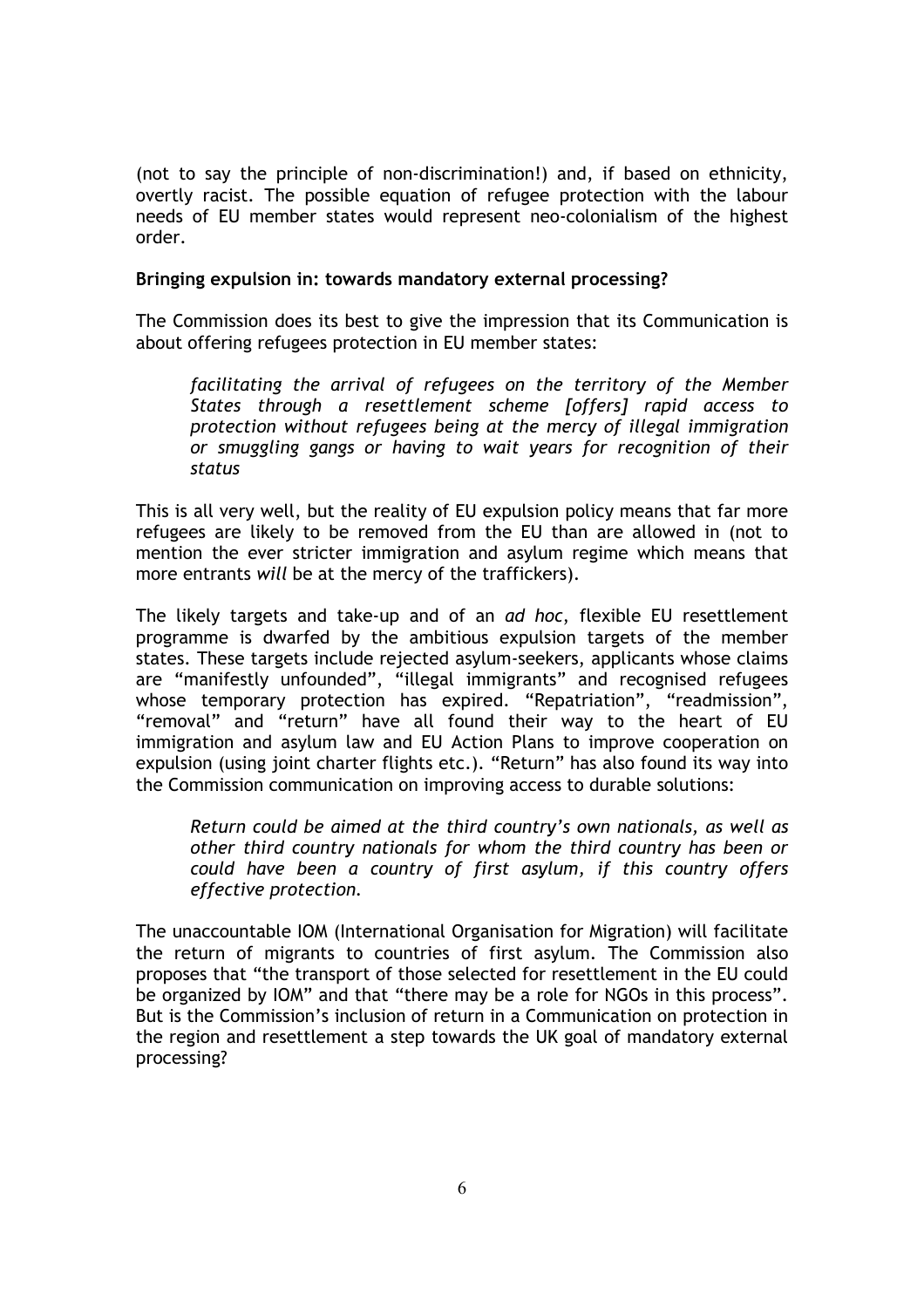### **Registration of asylum seekers and refugees: Eurodac to go global?**

Another important issue in the Communication is the systematic "registration and documentation" of asylum applicants, which the Commission argues are "important aspects of refugee protection". This is not quite true. Registration does nothing to protect refugees – it is instead an important aspect of policing refugees. Documentation arguably contributes to refugee protection, but often means in practice that asylum-seekers are often treated as second-class citizens. What is proposed is "comprehensive and systematic registration and documentation of refugees and asylum-seekers including standards on exchange of information" – a *de facto* extension of the Eurodac Convention across the world:

*The UNHCR registration scheme "Profile", which will ultimately utilise biometric technology [fingerprints], constitutes a fundamental protection tool to better manage who requires protection in a third country. Such a scheme could also prove invaluable in terms of evaluating the effects of the action taken under the EU Regional Protection Programmes.* 

#### **Next steps**

The Commission's communication contains no formal legislative proposals, so no consultation of national or the European Parliaments at this stage – though the EP, and the member states in the EU Council, are requested to "endorse" Regional Protection Programmes, the principle of "effective protection" and an EU resettlement scheme. The Commission then:

*envisages taking charge of the drawing-up of a pilot EU Regional Protection Programme in relation to a protracted refugee situation identified by the Commission in close cooperation with UNHCR and consulting the relevant Council groups with a plan of action by July 2005 and a fully fledged EU Regional Protection Programme by December 2005.* 

The cooperation of third states in regional protection programmes will be solicited during reviews of the EU's "regional and country strategy papers" which cover relations with developing countries in all policy areas. In this way, the "sticks" and carrots" of aid and trade can be used to impose the EU's policy agenda on third states. EU resettlement legislation will be proposed in July 2005.

### **Observations on the policy process**

When the UK government first presented its "new vision for refugees", or rather deliberately leaked it to the right-wing press in an attempt to calm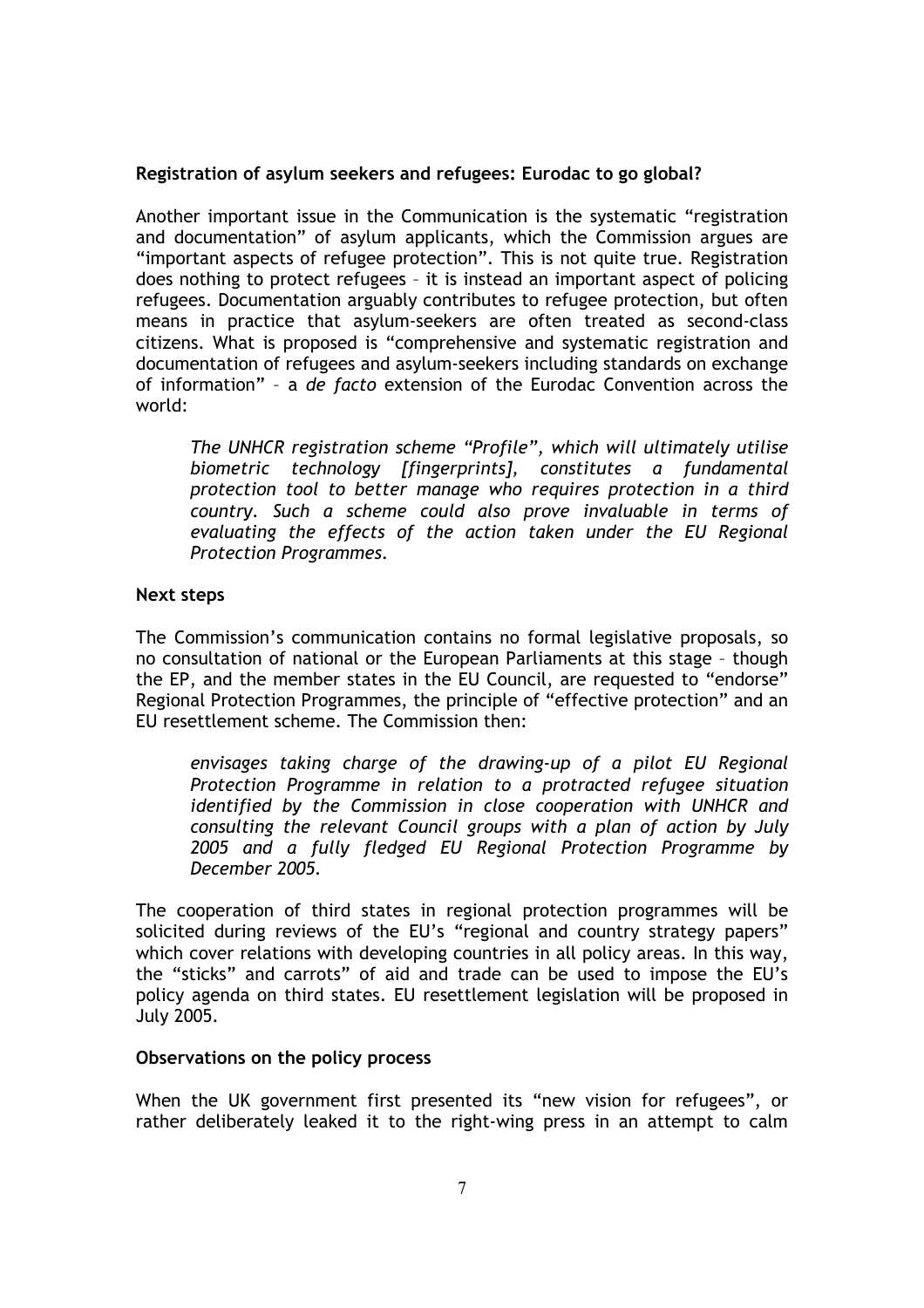tabloid hysteria over asylum-seekers, *Amnesty International*, like many others, pointed out that:

*The real goal behind the UK proposal appears to be to reduce the numbers of spontaneous arrivals in the UK and other EU states by denying access to territory and shifting asylum-seekers to zones outside the EU where refugee protection would be weak and unclear.* 

Fifteen months later, and the essence of the UK proposals have been incorporated into EU policy. How has this happened? The "normal" procedure for new EU policy areas is that the Commission produces a "Green paper", setting out policy options and consulting parliaments, interest groups and NGOs. This should be followed by a Communication on the Commission's intentions, and then formal legislative proposals to be agreed by the Council and the EP under a legal basis in the EU treaties.

In this case, however, the Commission has taken-up the UK proposals, apparently only consulted third parties with an interest in implementing these proposals, and begun working on an *ad hoc* operational project using EU funds to undertake actions in third countries. It clearly did not consult the same expert opinion as the UK House of Lords, whose recent report: *"Handling EU asylum claims: new approaches examined"* (published on 30 April 2004) identified "a number of drawbacks" in the UK and UNHCR proposals, and recommended instead that "better quality decision-making in the Member States [is] the key to an effective determination process".

The Commission has also done its best to confuse readers of its Communication as to the content and purpose of the actions it proposes. There is no clear legal base for these activities in the EU Treaties, though the Constitution will arguably provide one, and the only instance of formal decision-making was the creation of the EU budget line to fund immigration systems in third states. All the decisions have been taken by officials. A "mandate" for the Commission's Communication from the EU Council (member states) can be found in "Conclusion 26" of the 19/20 June 2003 Thessaloniki European summit. Another "conclusion" can be expected to be nodded through by EU justice ministers at their next meeting and will give the Commission its "endorsement" to put the policy into practice. Deciding policy in this way means that there will be no meaningful consultation of parliaments on the decisions to develop these policies and precious little in the way of accountability as far as operational matters are concerned. It is even expressly proposed that the EP be excluded from the decision on which regions and "protracted refugee situation" to select for protection in the region and resettlement programmes.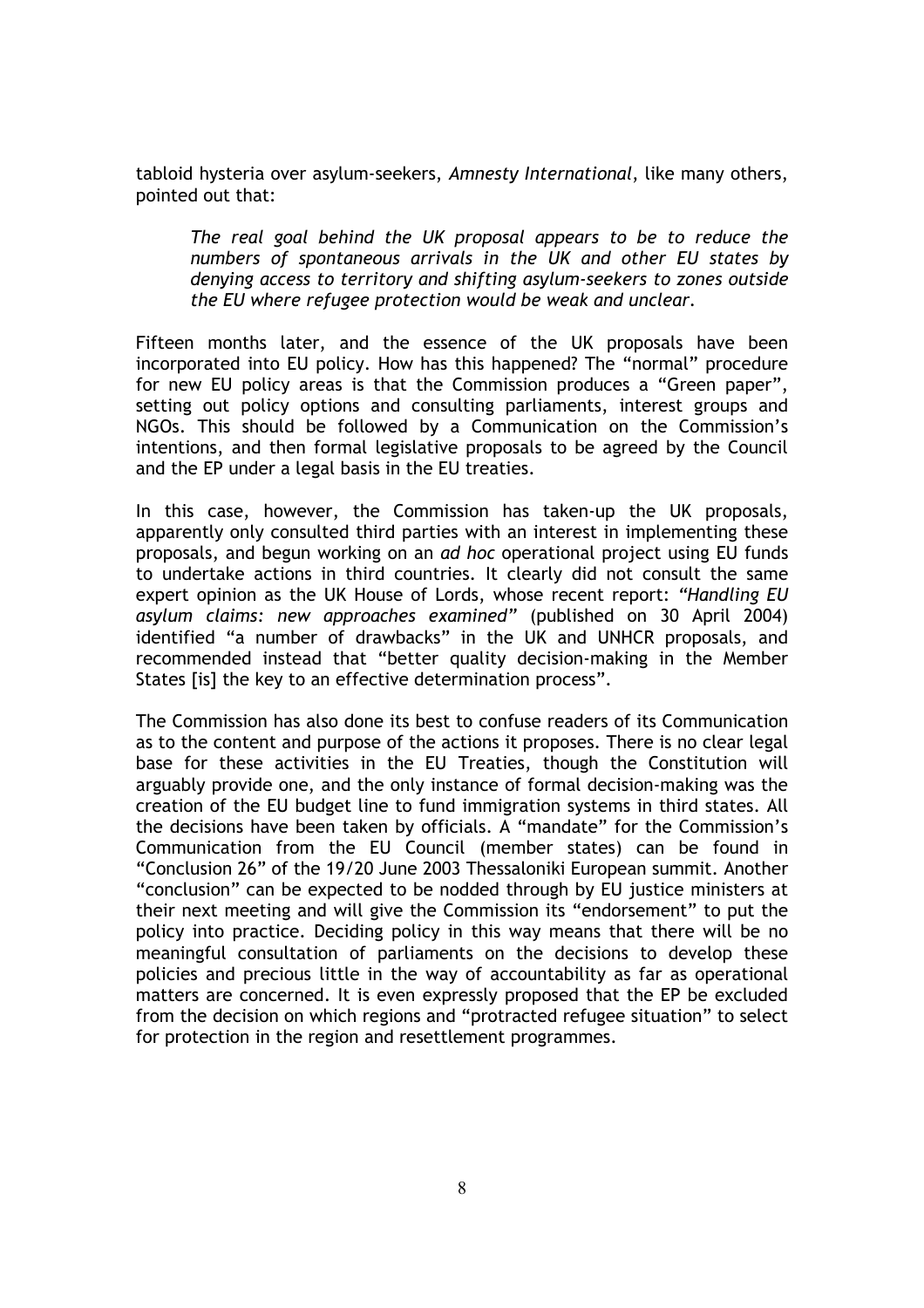### **Conclusion**

The Commission is developing two of three significant proposals in the UK government's controversial "new vision": protection in the region and resettlement. In practice this will mean the denial of refugee protection in western Europe to more and more refugees, and the "cherry-picking" of those refugees who are allowed in. The incorporation of "return" to safe third countries and "regional protection" zones is a step toward the third key UK proposal: the processing of all asylum applications outside the EU.

The EU has already exported its responsibility for countless refugees through the development of buffer-states and readmission agreements. By funding "protection in the region", border controls and "migration management" in developing countries it will export responsibility for countless more. It has, of course, been pointed out by development NGOs that by tying aid and trade to migration management obligations the international development agenda is undermined. And what does dictating the affairs of third states and forcing them to take the people that the EU does not want say about the supposed "democratization" agenda? As Raekha Prasad commented in *The Guardian*  (10.2.03) on the UK proposals:

*For decades, from sub-Saharan Africa to Sri Lanka, more than 6 million of the 10 million refugees in UNHCR care have been trapped in exile, unable to return home or settle in their country of asylum. Sending more people back to poor nations will only add to the burden on developing countries, which already cope with 72% of the world's refugees.* 

*In all but name, Britain is proposing a new network of refugee camps designated areas where those inside have different rights from those outside. To envisage such a plan is to imagine ghettoes created by the world's most peaceful and richest countries in some of the world's poorest and most unstable regions.* 

#### **References**

1. Commission Communication on "Improving access to durable solutions", COM (2004) 410, 4 June 2004

2. House of Lords Select Committee on the EU report: "Handling EU asylum claims: new approaches examined", 30 April 2004: http://www.publications.parliament.uk/pa/ld200304/ldselect/ldeucom/74/74.pdf

3. EC Regulation 491/2004 on financial and technical assistance to third countries in the area of migration and asylum ("AENEAS"), OJ 2004 L 80/1: http://europa.eu.int/cgi-bin/eur-lex/udl.pl?REQUEST=Seek-Deliver&LANGUAGE=en&SERVICE=eurlex&COLLECTION=oj&DOCID=2004l080p00010005